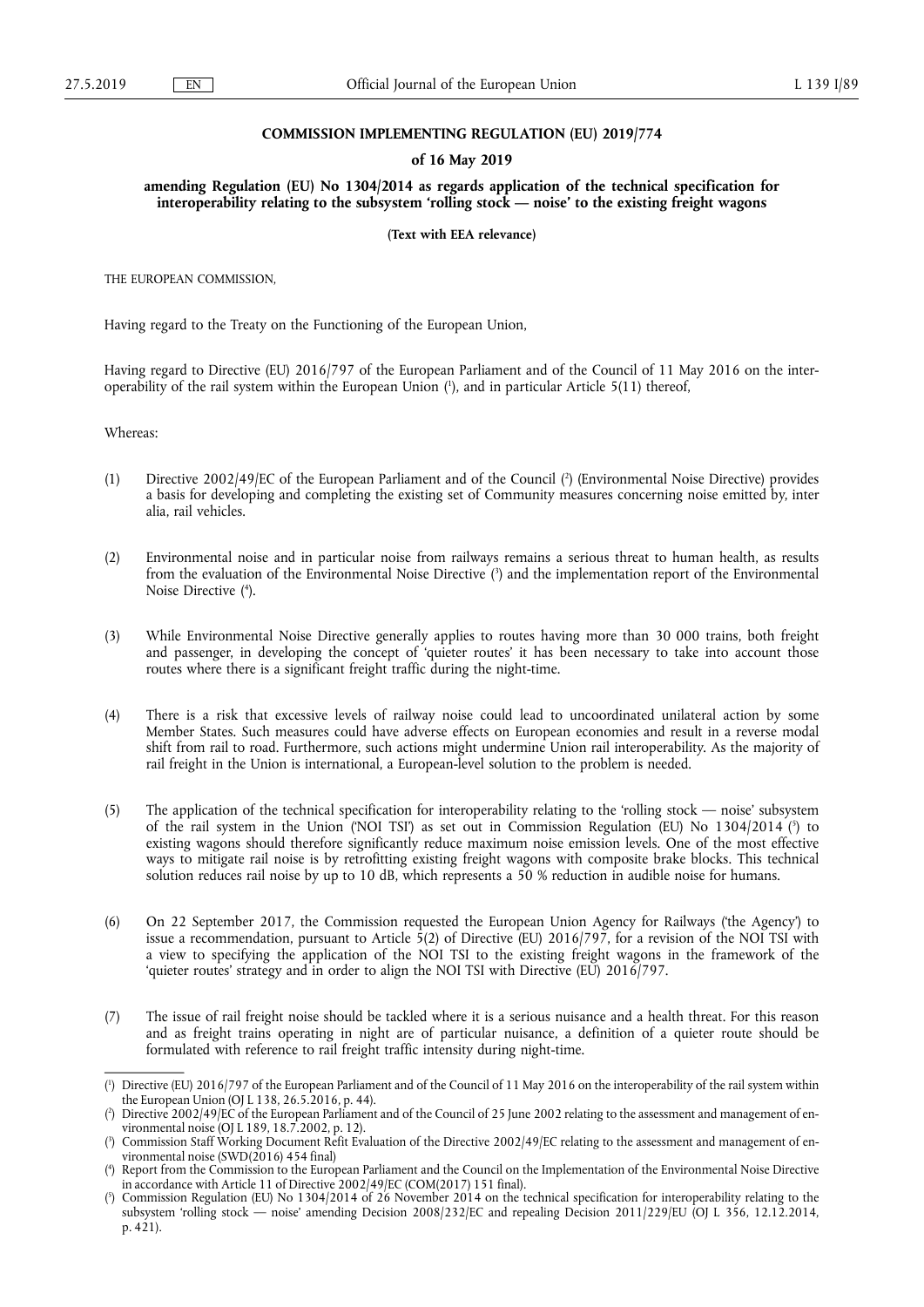- (8) The date of application of the introduction of the quieter routes should be set taking into account several parameters, including the progress of retrofitting in different Member States, the rate of renewal of the rail freight fleet, the freight wagons maintenance cycle, the production capacity of manufacturers of composite brake blocks and workshop availability. The date should also be aligned with the recurrent change of working timetable in accordance with Annex VII to Directive 2012/34/EU of the European Parliament and of the Council (°).
- (9) As traffic intensity may be subject to fluctuations, the list of quieter routes should be updated at regular intervals to take into account such changes and, at the same time, guarantee a stable framework over a period of several years. Therefore, it would be appropriate that the Member States update the list of quieter routes at least every five years after 8 December 2024. Furthermore, before the first update, the Commission should evaluate the progress of retrofitting and the impact of the introduction of quieter routes on the rail freight industry.
- (10) Given the concerns raised by some stakeholders related to the operations of wagons equipped with composite brake blocks in Nordic winter conditions, the Commission, assisted by the Agency, should continue to analyse the issues and possible solutions. It should assess by June 2020 whether an amendment to this TSI is necessary, possibly in form of an exemption allowing the continued operation of limited numbers of wagons with cast iron brake blocks on quieter routes, to preserve cross border rail freight traffic to and from affected Nordic regions. According to the estimates of the Swedish authorities the number of wagons used in such a traffic does in total not exceed 17 500.
- (11) The introduction of quieter routes should complement other actions at Union level aimed at reducing rail freight noise, including the financing of retrofitting under the Connecting Europe Facility, (') ESIF funds (8), noise-differentiated track access charges schemes ( 9 ) and the development of new technical solutions under the Shift2Rail initiative ( 10).
- (12) In order to ensure an efficient implementation of quieter routes the respective national competent authorities should closely cooperate.
- (13) As the amendments have a direct impact on the social environment of workers in the sector and on rail freight customers, the social partners and rail freight customers have been consulted, as required by Articles 6 and  $\bar{\gamma}$  of Regulation (EU) 2016/796 of the European Parliament and of the Council (<sup>11</sup>).
- (14) An impact assessment in accordance with Article 5 of Directive (EU) 2016/797 was conducted during the revision of this TSI by the Agency.
- (15) On 29 May 2018, the Agency issued a recommendation on the amendments to the NOI TSI regarding the application of its provisions to the existing wagons.
- (16) Furthermore, on 29 November 2018, the Agency issued a recommendation on the amendment to the NOI TSI in order to align this Regulation with Directive (EU) 2016/797.
- (17) Under Commission Delegated Decision (EU) 2017/1474 ( 12), TSI should indicate whether it is necessary to renotify the conformity assessment bodies that were notified on the basis of a previous version of the TSI and whether a simplified notification process should be applied. This Regulation brings about limited changes and it should not be necessary to re-notify bodies notified on the basis of a previous version of the TSI.

<sup>(</sup> 6 ) Directive 2012/34/EU of the European Parliament and of the Council of 21 November 2012 establishing a single European railway area (OJ L 343, 14.12.2012, p. 32).

<sup>(</sup> 7 ) Regulation (EU) No 1316/2013 of the European Parliament and of the Council of 11 December 2013 establishing the Connecting Europe Facility, amending Regulation (EU) No 913/2010 and repealing Regulations (EC) No 680/2007 and (EC) No 67/2010 (OJ L 348, 20.12.2013, p. 129).

<sup>(</sup> 8 ) Regulation (EU) No 1300/2013 of the European Parliament and of the Council of 17 December 2013 on the Cohesion Fund and repealing Council Regulation (EC) No 1084/2006 (OJ L 347, 20.12.2013, p. 281) and Regulation (EU) No 1301/2013 of the European Parliament and of the Council of 17 December 2013 on the European Regional Development Fund and on specific provisions concerning the Investment for growth and jobs goal and repealing Regulation (EC) No 1080/2006 (OJ L 347, 20.12.2013, p. 289). ( 9 ) Commission Implementing Regulation (EU) 2015/429 of 13 March 2015 setting out the modalities to be followed for the application

of the charging for the cost of noise effects (OJ L 70, 14.3.2015, p. 36).

<sup>(</sup> 10) Council Regulation (EU) No 642/2014 of 16 June 2014 establishing the Shift2Rail Joint Undertaking (OJ L 177, 17.6.2014, p. 9). ( 11) Regulation (EU) 2016/796 of the European Parliament and of the Council of 11 May 2016 on the European Union Agency for Railways and repealing Regulation (EC) No 881/2004 (OJ L 138, 26.5.2016, p. 1).

 $(^{12})$  Commission Delegated Decision (EU) 2017/1474 of 8 June 2017 supplementing Directive (EU) 2016/797 of the European Parliament and of the Council with regard to specific objectives for the drafting, adoption and review of technical specifications for interoperability (OJ L 210, 15.8.2017, p. 5).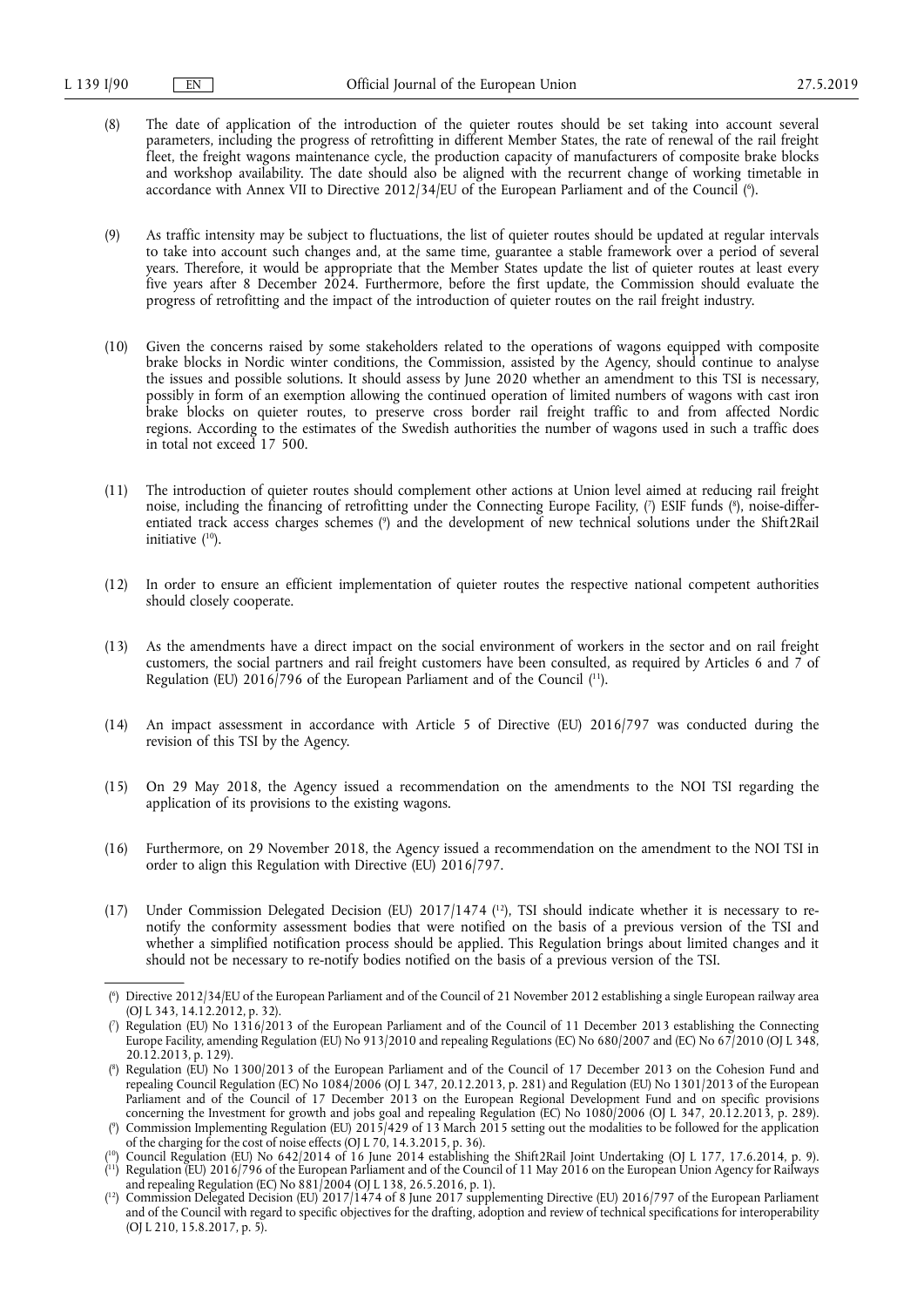- (18) This Regulation amends the NOI TSI to further achieve interoperability within the Union rail system, improve and develop international rail transport, contribute to the progressive creation of the internal market and complement the NOI TSI in view of covering essential requirements. It enables to achieve the objectives and to meet the essential requirements of both Directives 2008/57/EC of the European Parliament and of the Council ( 13) and (EU) 2016/797. Therefore, this Regulation should be directly applicable in all Member States including Member States which have notified the Agency and the Commission under Article 57(2) of Directive (EU) 2016/797 that they have extended the transposition period and thus continue to apply Directive 2008/57/EC until 15 June 2020 at the latest. Notified Bodies exercising under Directive 2008/57/EC in the Member States that have extended the transposition period should be able to issue 'EC' certificate of verification in accordance with this Regulation as long as Directive 2008/57/EC applies in the Member State where they are established.
- (19) Regulation (EU) No 1304/2014 should therefore be amended in order to align this Regulation with Directive (EU) 2016/797 and to apply it to existing freight wagons in the framework of the quieter routes strategy and to provide for a procedure for the assessment of acoustic performance of composite brake blocks. This procedure should become as set out by this amendment an open point within the meaning of Article 4(6) of Directive (EU) 2016/797.
- (20) The measures provided for in this Regulation are in accordance with the opinion of the Committee established under Article 51(1) of Directive (EU) 2016/797,

HAS ADOPTED THIS REGULATION·

#### *Article 1*

Regulation (EU) No 1304/2014 is amended as follows:

- (1) Article 5 is amended as follows:
	- (a) paragraph 1 is replaced by the following:

'1. With regard to specific cases listed in point 7.3.2 of the Annex, the conditions to be met for the verification of the essential requirements set out in Annex III to Directive (EU) 2016/797 shall be those laid down in point 7.3.2 of the Annex or by national rules in force in the Member State which is part of the area of use of the vehicles covered by this Regulation';

- (b) point (c) of paragraph 2 is replaced by the following:
	- '(c) the bodies designated to carry out the conformity assessment and verification procedures with respect to the national rules relating to the specific cases set out in point 7.3.2 of the Annex';
- (2) Article 7 is amended as follows:
	- (a) in paragraph 4, the reference to 'Article 6 of Directive 2008/57/EC' is replaced by a reference to 'Article 5 of Directive (EU) 2016/797';
	- (b) in paragraph 5, the reference to 'Directive 2008/57/EC' is replaced by a reference to 'Directive (EU) 2016/797';
- (3) The following Articles 5a, 5b, 5c, 5d, 5e are inserted:

'*Article 5a* 

From 8 December 2024, wagons within the scope of Regulation (EU) No 321/2013 which are not covered by point 7.2.2.2 of the Annex to this Regulation shall not be operated on the quieter routes.

*Article 5b* 

A 'quieter route' means a part of the railway infrastructure with a minimum length of 20 km on which the average number of daily operated freight trains during the night-time as defined in national legislation transposing Directive 2002/49/EC of the European Parliament and of the Council (\*) was higher than 12. The freight traffic in the

<sup>(</sup> 13) Directive 2008/57/EC of the European Parliament and of the Council of 17 June 2008 on the interoperability of the rail system within the Community (OJ L 191, 18.7.2008, p. 1)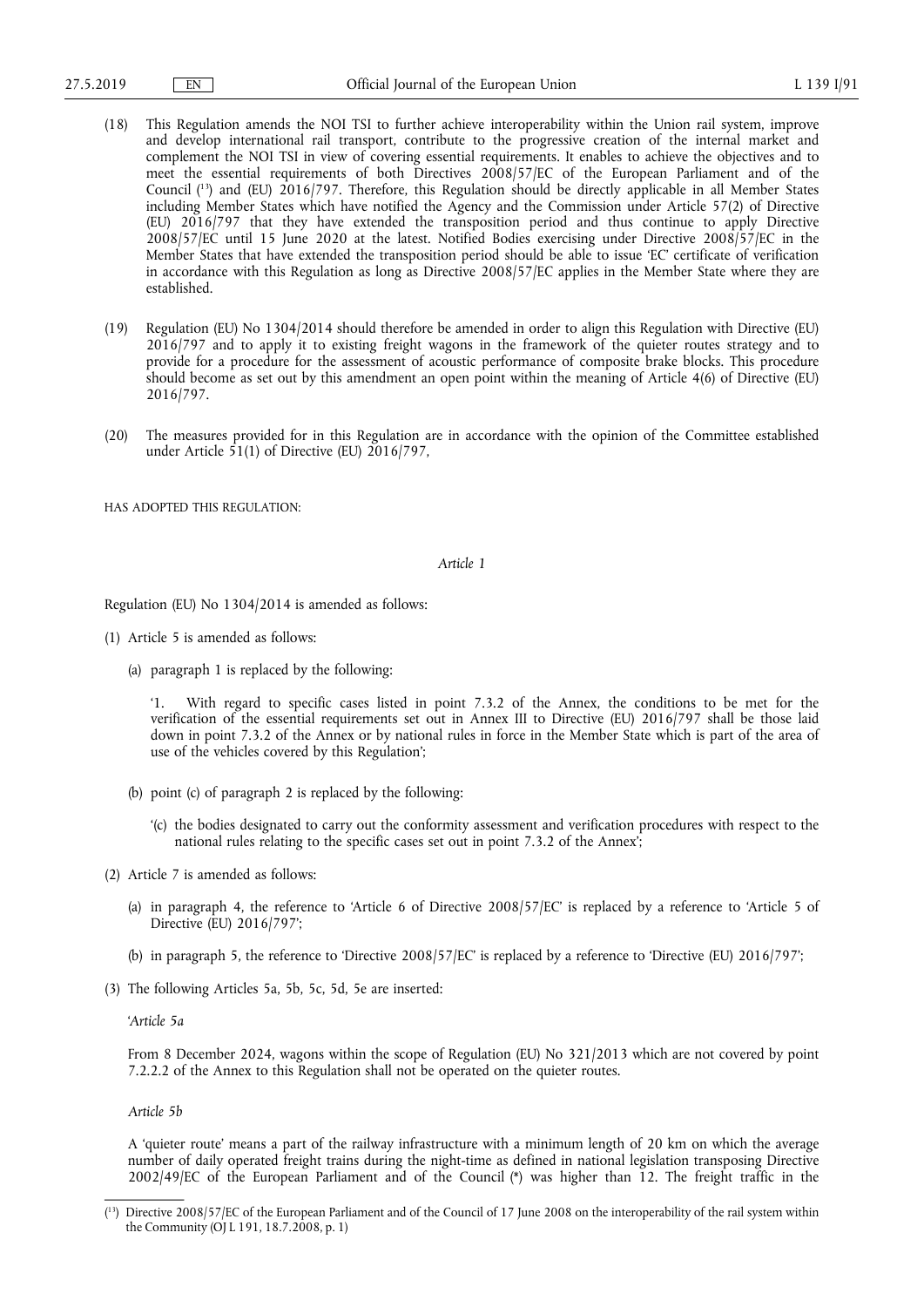years 2015, 2016 and 2017 shall be the basis for the calculation of that average number. In case the freight traffic due to exceptional circumstances diverges in a given year from that average number by more than 25 %, the Member State concerned can calculate the average number on the basis of the remaining two years.

## *Article 5c*

1. Member States shall designate quieter routes in accordance with Article 5b and the procedure set out in Appendix D.1 of the Annex. They shall provide the European Union Agency for Railways ('the Agency') with a list of quieter routes six months after the date of publication of this Regulation at the latest. The Agency shall publish those lists on its website.

2. Member States shall update the list of quieter routes at least every five years after 8 December 2024, following the procedure set out in Appendix D.2 of the Annex.

#### *Article 5d*

By 31 December 2028, the Commission shall evaluate the implementation of the quieter routes, in particular regarding the progress of retrofitting of wagons and the impact of the introduction of quieter routes on the overall noise exposure of the population and competitiveness of the rail freight sector.

#### *Article 5e*

By 30 June 2020, the Commission shall issue a report regarding operations with wagons equipped with composite brake blocks in Nordic winter conditions, based on evidence gathered by the Agency, national safety authorities and rail companies. In particular, this report shall contain an assessment of the safety and braking performance of such wagons and existing or potential operational and technical measures applicable in Nordic winter conditions. The report shall be made public.

If the report provides evidence that the use of such wagons in Nordic winter conditions poses safety issues that cannot be addressed by operational and technical measures without severe adverse impact on rail freight operations, the Commission shall propose amendments to this TSI to address those issues while preserving cross border freight traffic to and from affected Nordic regions. In particular, the proposal may if necessary include an exemption permitting the continued operation on quieter routes throughout the Union of a limited number of wagons used frequently in such cross border freight traffic, and any operational restrictions appropriate to limit the impact of the use of such wagons on quieter routes, which are compatible with the purpose of preserving the above-mentioned cross-border freight traffic.

If the revision set out in the paragraph above takes place, the Commission shall report annually thereafter on the progress on technical and operational solutions for the operation of freight wagons in winter conditions. It shall provide an estimation of the number of wagons equipped with cast iron brake blocks necessary to ensure continued cross border traffic to and from such Nordic regions, with a view to ending the exemption in 2028 at the latest.

- (\*) Directive 2002/49/EC of the European Parliament and of the Council of 25 June 2002 relating to the assessment and management of environmental noise (OJ L 189, 18.7.2002, p. 12).'
- (4) The Annex to Regulation (EU) No 1304/2014 is amended in accordance with the Annex to this Implementing Regulation.

### *Article 2*

1. Notifications of conformity assessment bodies for the purposes of Regulation (EU) No 1304/2014 shall remain valid on the basis of that Regulation, as amended by the present Regulation.

2. Conformity assessment bodies notified in accordance with Directive 2008/57/EC may issue 'EC' certificate of verification in accordance with this Regulation as long as Directive 2008/57/EC applies in the Member State where they are established in accordance with Article 57(2) of Directive (EU) 2016/797 and until 15 June 2020 at the latest.

## *Article 3*

This Regulation shall enter into force on the twentieth day following that of its publication in the *Official Journal of the European Union*.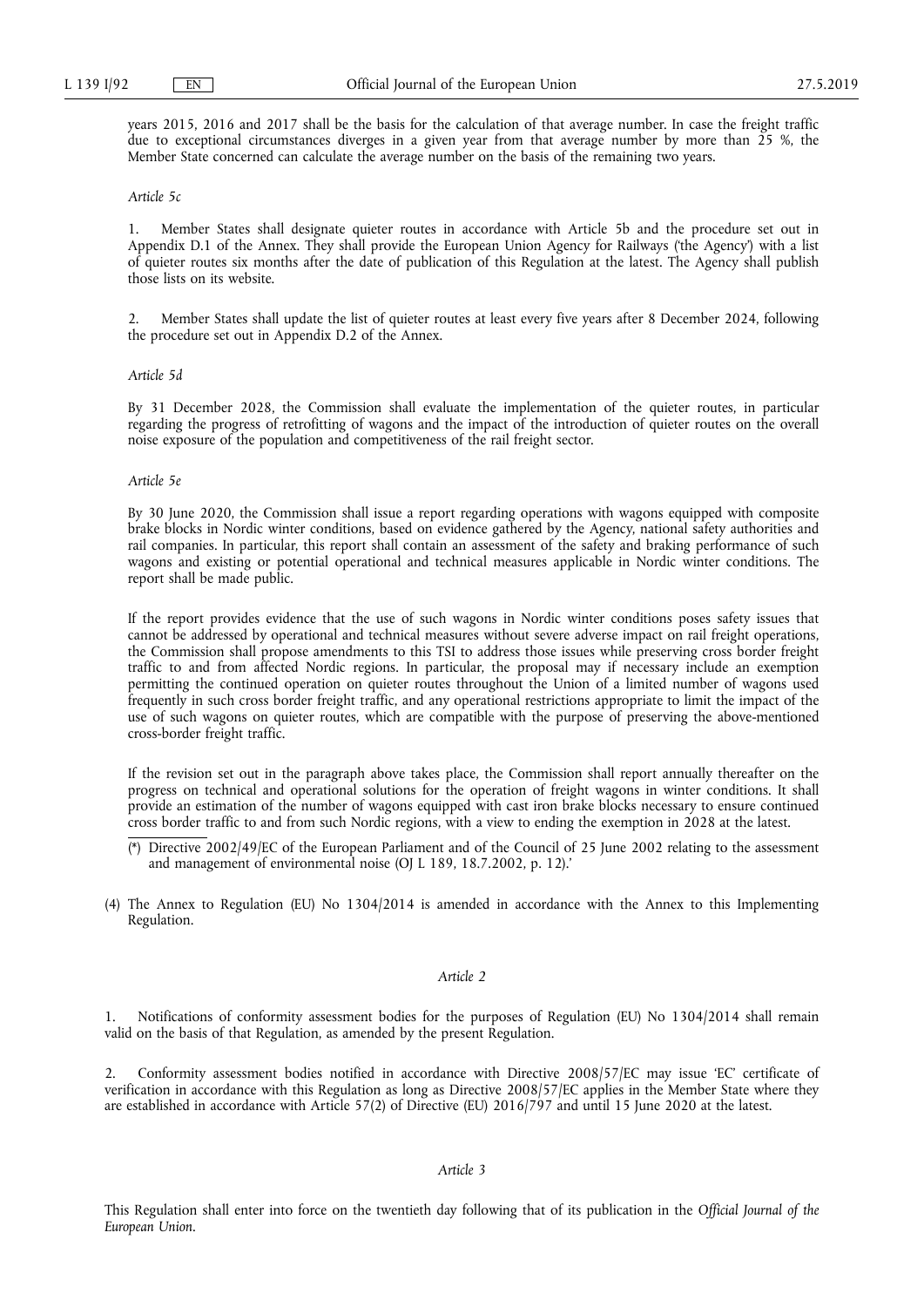This Regulation shall be binding in its entirety and directly applicable in all Member States.

Done at Brussels, 16 May 2019.

*For the Commission The President*  Jean-Claude JUNCKER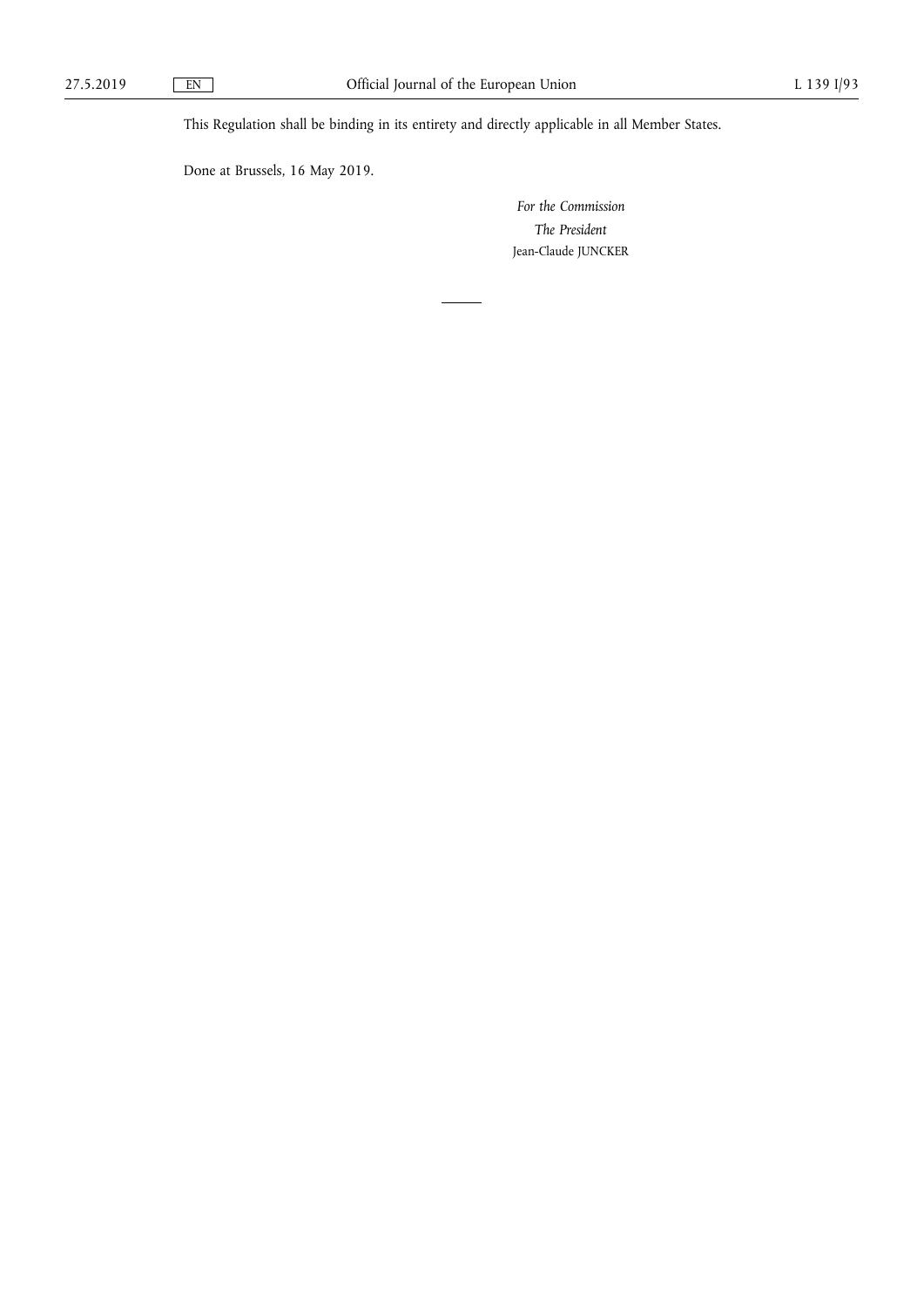#### *ANNEX*

The Annex to Regulation (EU) No 1304/2014 is amended as follows:

1. In Chapter 1 the text 'Directive 2008/57/EC' is replaced by the text 'Directive (EU) 2016/797';

2. In chapter 1 section 1.1 is replaced by the following:

## '1.1 **Technical scope**

1.1.1 *Scope related to rolling stock* 

This TSI applies to all rolling stock within the scope of Regulation (EU) No 1302/2014 (LOC&PAS TSI) and Regulation (EU) No 321/2013 (WAG TSI);

1.1.2. *Scope related to operational aspects* 

Alongside with Commission Decision 2012/757/EU (\*) (OPE TSI), this TSI applies to the operation of freight wagons which are used on railway infrastructure designated as 'quieter routes'.

- (\*) Commission Decision 2012/757/EU of 14 November 2012 concerning the technical specification for interoperability relating to the operation and traffic management subsystem of the rail system in the European Union and amending Decision 2007/756/EC (OJ L 345, 15.12.2012, p. 1).'.
- 3. Chapter 2 is replaced by the following:
	- '2. DEFINITION OF THE SUBSYSTEM

A 'unit' means the rolling stock which is subject to the application of this TSI, and therefore subject to the 'EC' verification procedure. Chapter 2 in the annex to Regulation (EU) No 1302/2014 and chapter 2 in the annex to Regulation (EU) No 321/2013 describe what a unit can consist of.

The requirements of this TSI apply to the following categories of rolling stock set out in section 2 in Annex I of Directive (EU) 2016/797:

- (a) Locomotives and passenger rolling stock including thermal or electric traction units, self-propelling thermal or electric passenger trains, and passenger coaches. This category is further defined in chapter 2 in the annex to Regulation (EU) No 1302/2014 and shall be referred to in this TSI as locomotives, electric multiple units (EMU), diesel multiple units (DMU) and coaches;
- (b) Freight wagons, including low-deck vehicles designed for the entire network and vehicles designed to carry lorries. This category is further defined in chapter 2 in the annex to Regulation (EU) No 321/2013 and shall be referred to in this TSI as wagons;
- (c) Special vehicles, such as on-track machines. This category is further defined in chapter 2 in the annex to Regulation (EU) No 1302/2014 and consists of on-track machines (referred to in this TSI as OTMs) and infrastructure inspection vehicles, which belong to the categories in points (a) or (b) depending on their design.';
- 4. Chapter 3 is replaced by the following:
	- '3. ESSENTIAL REQUIREMENTS

All basic parameters set out in this TSI shall be linked to at least one of the essential requirements as set out in Annex III of Directive (EU) 2016/797. Table 1 indicates the allocation.

## *Table 1*

## **Basic parameters and their link to the essential requirements**

|       |                                | Essential requirements |                                 |        |                               |                            |               |
|-------|--------------------------------|------------------------|---------------------------------|--------|-------------------------------|----------------------------|---------------|
| Point | Basic parameter                | Safety                 | Reliability and<br>availability | Health | Environmen-<br>tal protection | Technical<br>compatibility | Accessibility |
| 4.2.1 | Limits for stationary<br>noise |                        |                                 |        | 1.4.4                         |                            |               |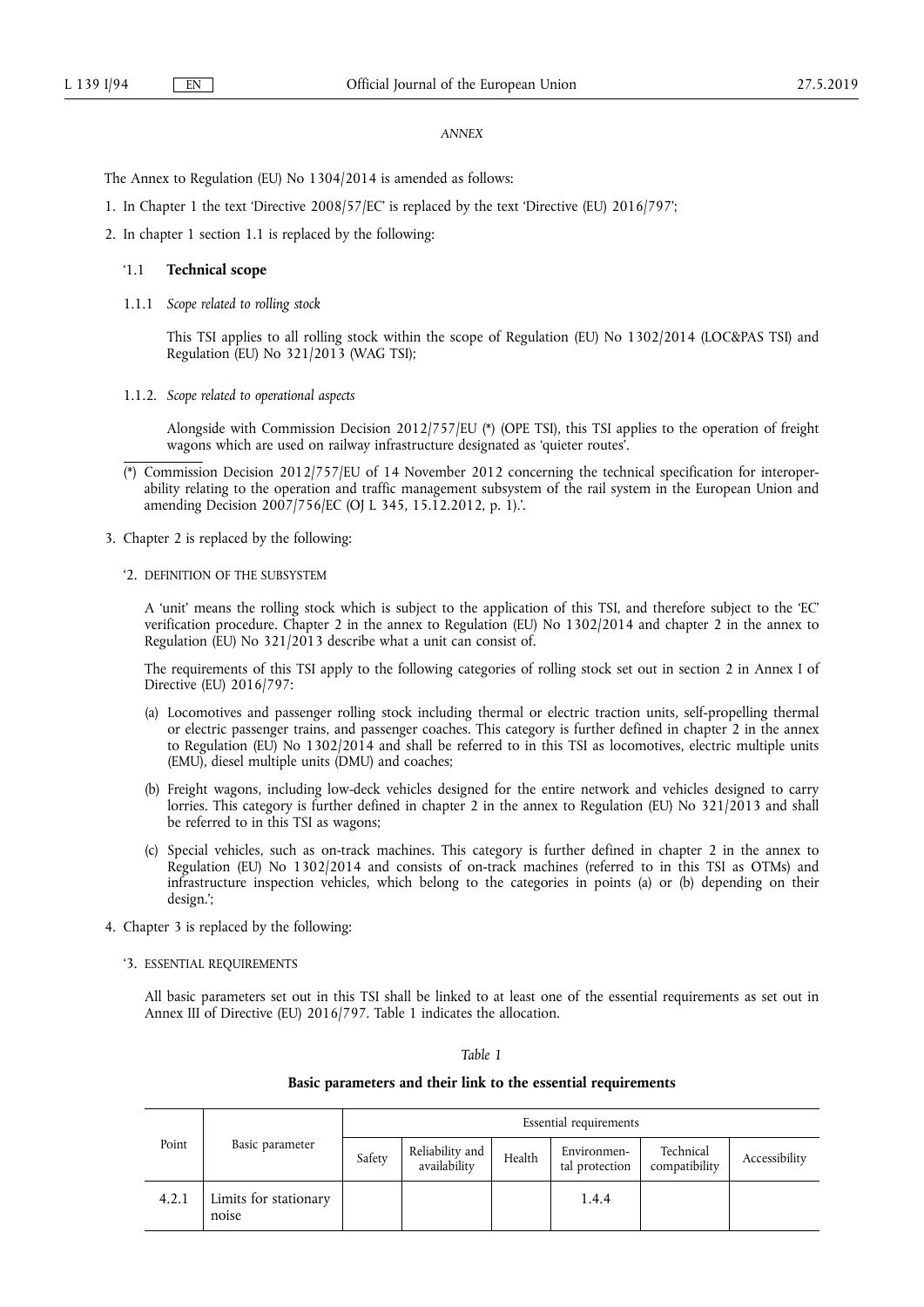| Point | Basic parameter                           | Essential requirements |                                 |        |                               |                            |               |
|-------|-------------------------------------------|------------------------|---------------------------------|--------|-------------------------------|----------------------------|---------------|
|       |                                           | Safety                 | Reliability and<br>availability | Health | Environmen-<br>tal protection | Technical<br>compatibility | Accessibility |
| 4.2.2 | Limits for starting<br>noise              |                        |                                 |        | 1.4.4                         |                            |               |
| 4.2.3 | Limits for pass-by<br>noise               |                        |                                 |        | 1.4.4                         |                            |               |
| 4.2.4 | Limits for driver's<br>cab interior noise |                        |                                 |        | 1.4.4'                        |                            |               |

- 5. Chapter 4 is amended as follows:
	- (a) in section 4.2 the reference to 'Articles 5(5) and 2(l) of Directive  $2008/57/EC$  is replaced by the reference to 'Articles 4(5) and 2(13) of Directive (EU) 2016/797';
	- (b) section 4.3 is replaced by the following:

## '4.3 **Functional and technical specifications of the interfaces**

This TSI has the following interfaces with the rolling stock subsystem:

Interface with subsystems of points (a), (b), (c) and (e) of chapter 2 (dealt with in Regulation (EU) No 1302/2014) with regard to:

- stationary noise,
- starting noise (not applicable to coaches),
- pass-by noise,
- interior noise within the driver's cab, where applicable.

Interface with subsystems of point (d) of chapter 2 (dealt with in Regulation (EU) No 321/2013) with regard to:

- pass-by noise,
- stationary noise.

This TSI has the following interface with the operation and traffic management subsystem (dealt with in Decision 2012/757/EU) with regard to:

- pass-by noise.';
- (c) section 4.4 is replaced by the following:

#### '4.4 **Operating rules**

Requirements concerning the operating rules for the subsystem rolling stock are set out in section 4.4 of the Annex of Regulation (EU) No 1302/2014 and in section 4.4 of the Annex of Regulation (EU) No 321/2013.

4.4.1 *Specific rules for the operation of wagons on quieter routes in case of degraded operation* 

The contingency arrangements as defined in point 4.2.3.6.3 of the Annex of Decision 2012/757/EU include the operation of wagons not compliant with point 7.2.2.2 on quieter routes.

This measure can be applied to address capacity restrictions or operational constraints caused by rolling stock failures, extreme weather conditions, accidents or incidents and infrastructure failures.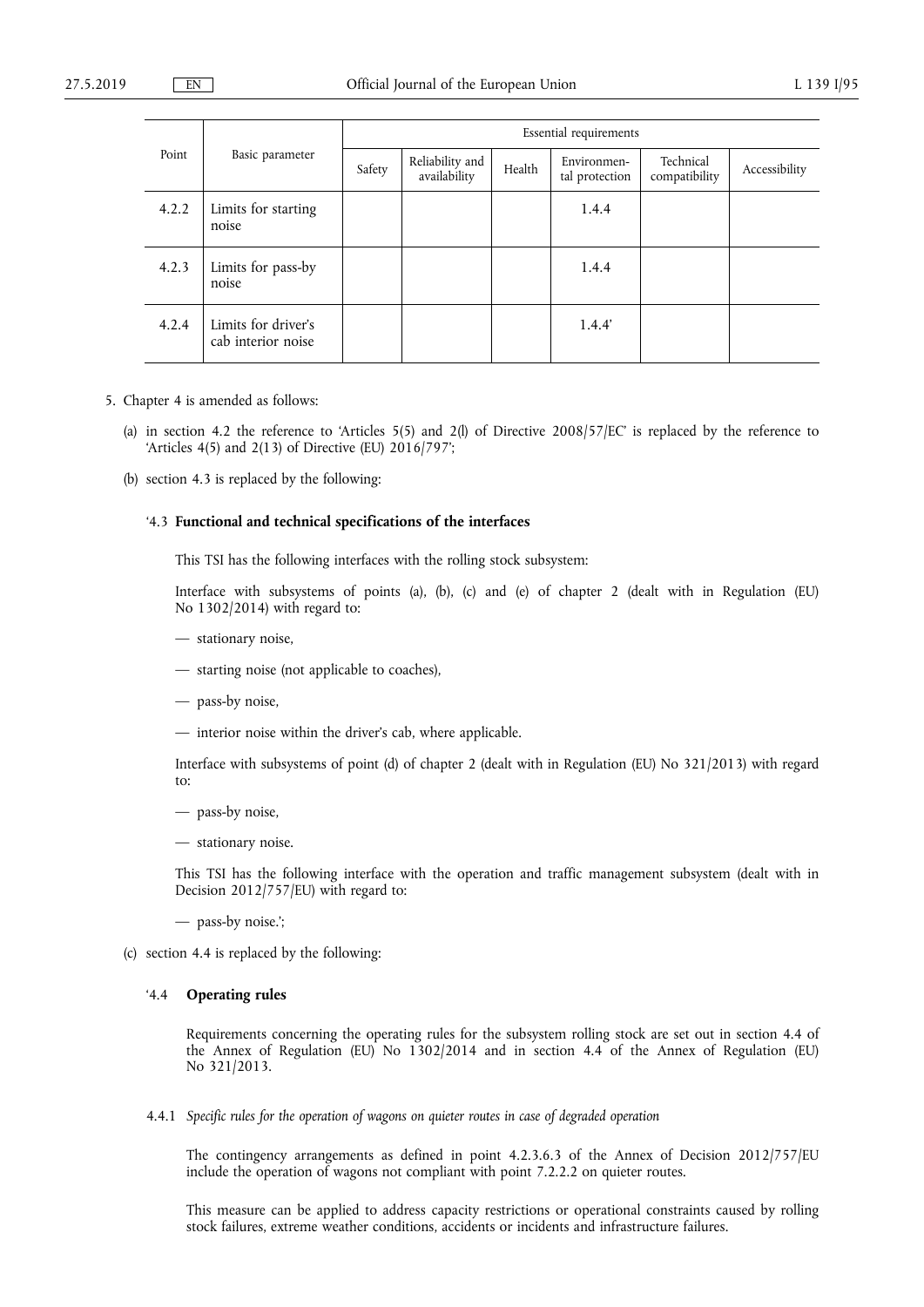4.4.2 *Specific rules for the operation of wagons on quieter routes in case of infrastructure works and wagons maintenance* 

The operation of wagons not compliant with point 7.2.2.2 on quieter routes shall be possible in case of wagons maintenance activities where only a quieter route is available in order to access the maintenance workshop.

Contingency arrangements set out in point 4.4.1 are applicable in case of infrastructure works where a quieter route is the only suitable alternative.'

(d) section 4.5 is replaced by the following:

## '4.5 **Maintenance rules**

Requirements concerning the maintenance rules for the subsystem rolling stock are set out in section 4.5 of the Annex of Regulation (EU) No 1302/2014 and in section 4.5 of the Annex of Regulation (EU) No 321/2013.';

- 6. In chapter 6 'Conformity assessment and EC verification', in point 6.2.2.3.2.1 'EMU, DMUs, locomotives and coaches' and in point 6.2.2.3.2.2 'Wagons', the text ' $V_{\text{test}}$ ' is replaced by ' $V_{\text{test}}$ ' (four replacements).
- 7. Chapter 7 is amended as follows:
	- (a) section 7.2 is replaced by the following:

## '7.2 **Application of this TSI to existing subsystems**

The principles to be applied by the applicants and authorising entities in case of change(s) to an existing rolling stock or rolling stock type are defined in point 7.1.2 of the Annex to Regulation (EU) No 1302/2014 and section 7.2 of the Annex to Regulation (EU) No 321/2013.

7.2.1 *Provisions in case of changes to existing rolling stock or rolling stock type* 

The applicant shall ensure that the noise levels of rolling stock subject to change(s) remain below the limits set out in the TSI, which was applicable when the rolling stock in question was first authorised. If no TSI existed at the time of the first authorisation, the applicant shall ensure that the noise levels of the rolling stock subject to change(s) are either not increased or remain below the limits set out in Decision 2006/66/EC or Decision 2002/735/EC.

If an assessment is required, it shall be limited to the basic parameters affected by the change(s).

If the simplified evaluation is applied, the original unit may represent the reference unit in accordance with the provisions of point 6.2.3.

The replacement of a whole unit or (a) vehicle(s) within a unit (e.g. a replacement after a severe damage) does not require a conformity assessment against this TSI, as long as the unit or the vehicle(s) are identical to the ones they replace.

## 7.2.2 *Additional provisions for the application of this TSI to existing wagons*

The restriction of the operation set out in Article 5a of this Regulation shall not apply to wagons mostly operated on lines with a gradient of more than 40 ‰, wagons with a maximum operating speed higher than 120 km/h, wagons with a maximum axle load higher than 22,5 t, wagons exclusively operated for infrastructure works and wagons used in rescue trains.

If a wagon is being equipped with quieter brake blocks as defined in point 7.2.2.1 and no noise sources are added to the wagon, then it shall be assumed that the requirements of point 4.2.3 are met without further testing.

## 7.2.2.1 **Quieter brake blocks**

A quieter brake block is a brake block belonging to one of the following categories:

- Brake block listed in Appendix G of Regulation (EU) No 321/2013;
- Brake block assessed in accordance with the procedure set out in Appendix F of this TSI.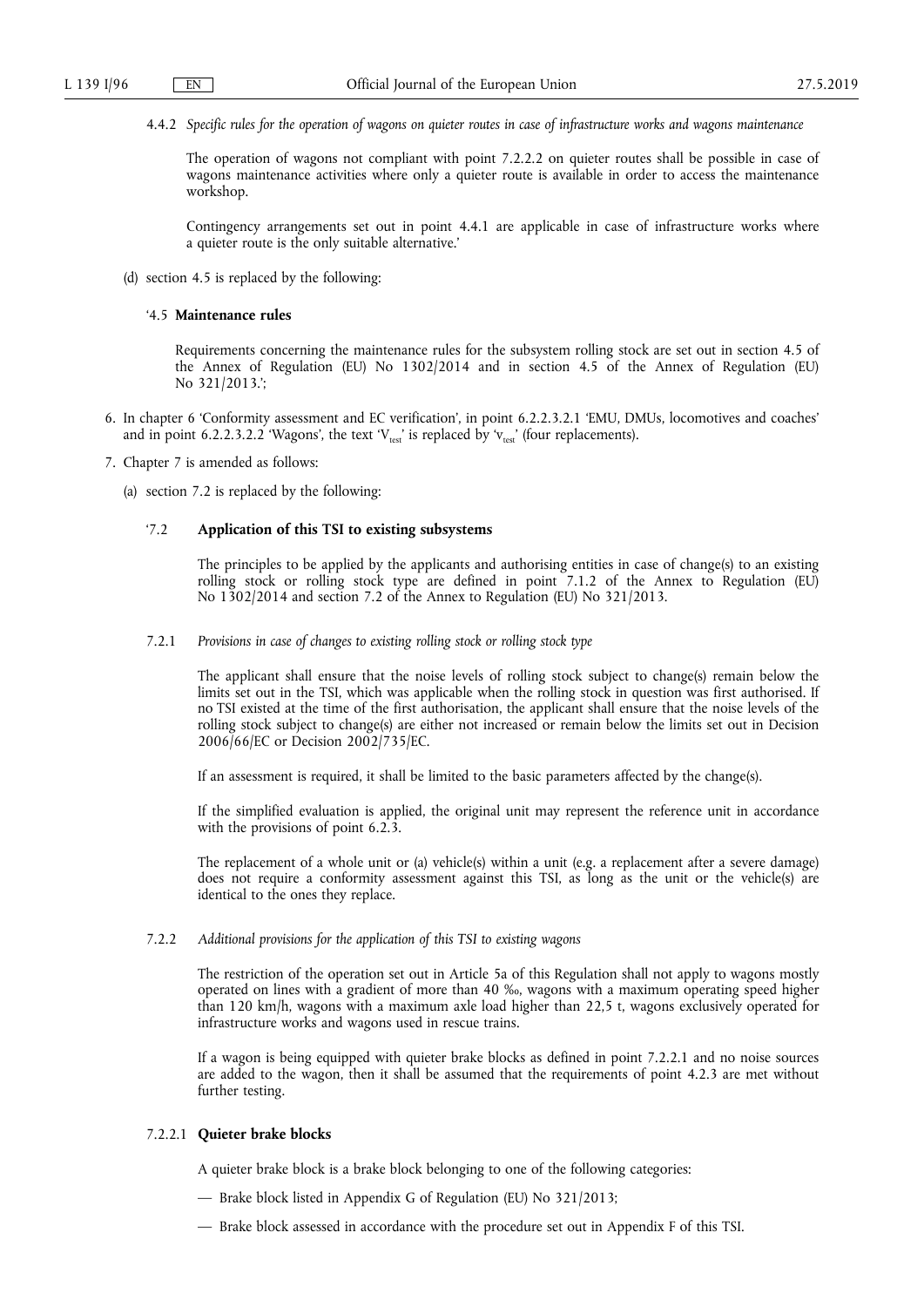7.2.2.2 Wagons operated on quieter routes

Wagons belonging to one of the categories below can be operated on the quieter routes within their area of use:

- Wagons holding an EC declaration of verification against Commission Decision 2006/66/EC concerning the technical specification for interoperability relating to the subsystem 'rolling stock noise' of the trans-European conventional rail system;
- Wagons holding an EC declaration of verification against Commission Decision 2011/229/EU concerning the technical specifications of interoperability relating to the subsystem 'rolling stock – noise' of the trans-European conventional rail system;
- Wagons holding an EC declaration of verification against this TSI;
- Wagons fitted with quieter brake blocks as defined in point 7.2.2.1 or brake discs for the service brake function;
- Wagons fitted with composite brake blocks listed in Appendix E for the service brake function. The operation of these wagons on the quieter routes shall be limited in accordance with the conditions described in this appendix.';
- (b) point 7.3.2.1 is replaced by the following:
	- '7.3.2.1. Specific cases
		- (a) Specific case Estonia, Finland, Latvia, Lithuania, Poland and Slovakia

('P') For units, which are in shared use with third countries, the track gauge of which is different from that of the main rail network within the Union, the application of national technical rules instead of the requirements in this TSI shall be permitted.

(b) Specific case Finland

('T') Decision 2011/229/EU may continue to apply for freight wagons to be used only on the territory of Finland and until the relevant technical solution in relation to severe winter conditions is found, but in any case not later than until 31 December 2032. This shall not prevent freight wagons from other Member States to operate on the Finnish network.'

- (c) in point 7.3.2.2(a), the second subparagraph is deleted;
- (d) point 7.3.2.4 is replaced by the following:
	- '7.3.2.4. Limits for pass-by noise (point 4.2.3)
		- (a) Specific case Channel Tunnel

('P') For the Channel Tunnel, the limits for pass-by noise shall not apply to wagons dedicated to the transport of heavy goods vehicles between Coquelles (France) and Folkestone (United Kingdom).

(b) Specific case Sweden

('T') For locomotives with total tractive power of more than 6 000 kW and a maximum axle load of more than 25 t the limit values for pass-by noise  $L_{pAeq,Tp (80 km/h)}$  in Table 4 may be raised up to 85 dB.';

(e) the following section 7.4 is added:

#### '7.4 **Particular implementation rules**

- 7.4.1. *Particular implementation rules for the application of this TSI to existing wagons (point 7.2.2)* 
	- (a) Particular implementation rules for the application of this TSI to existing wagons in the Channel Tunnel

('P') For the calculation of the annual average daily operated freight trains during night-time the freight trains composed of wagons dedicated to the transport of heavy goods vehicles confined in the Coquelles (France) - Folkestone (United Kingdom) line shall not be taken into account.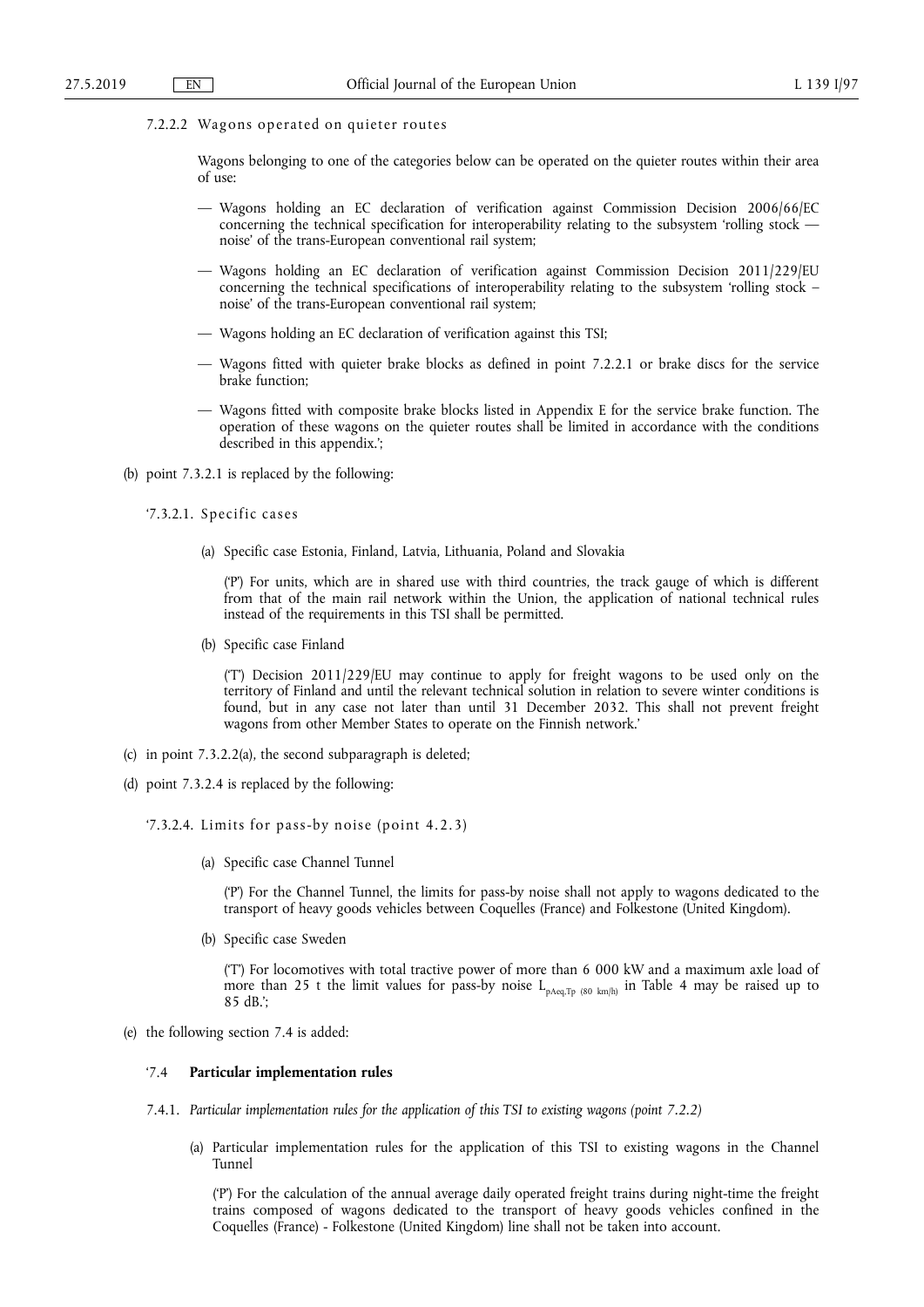(b) Particular implementation rules for the application of this TSI to existing wagons in Finland and Sweden

('T') The concept of quieter routes shall not apply on the Finnish and Swedish networks due to uncertainties related to the operation in severe winter conditions with composite brake blocks until 31 December 2032. This shall not prevent freight wagons from other Member States to operate on the Finnish and Swedish network.

- 7.4.2. *Particular implementation rules for wagons operated on quieter routes (point 7.2.2.2)* 
	- (a) Particular implementation rules for wagons operated on quieter routes of Belgium

('T') On top of the wagons listed in point 7.2.2.2, the following existing wagons can be operated on quieter routes in the territory of Belgium:

- Wagons with tyred wheels until 31 December 2026
- Wagons which require the fitting of a kink valve in order to replace the cast iron block with composite brake blocks until 31 December 2026
- Wagons fitted with cast iron blocks which require the replacement of wheels with wheels compliant with the requirements set out in EN 13979-1:2003+A2:2011 in order to be retrofitted with composite brake blocks until 31 December 2026
- (b) Particular implementation rules for wagons operated on quieter routes of Channel Tunnel

('P') On top of the wagons listed in point 7.2.2.2, the following existing wagons can be operated on quieter routes in the Channel Tunnel concession:

Wagons dedicated to the transport of heavy goods vehicles between Coquelles (France) and Folkestone (United Kingdom)

(c) Particular implementation rules for wagons operated on quieter routes of Czechia

('T') On top of the wagons listed in point 7.2.2.2, the following existing wagons can be operated on quieter routes in the territory of Czechia:

- Wagons with tyred wheels, until 31 December 2026
- Wagons with 59V type bearings until 31 December 2034
- Wagons which require the fitting of a kink valve in order to replace the cast iron block with composite brake blocks, until 31 December 2034
- Wagons with 1Bg or 1Bgu brake configuration fitted with cast iron brake blocks until 31 December 2036
- Wagons fitted with cast iron blocks which require the replacement of wheels with wheels compliant with the requirements set out in EN 13979-1:2003+A2:2011 in order to be retrofitted with composite brake blocks until 31 December 2029

Furthermore, it shall not be mandatory to use composite brake blocks on quieter routes for existing wagons not covered by the five dashes above and for which there exists no one-to-one-solution for replacement of cast iron brake blocks until 31 December 2030.

(d) Particular implementation rules for wagons operated on quieter routes of France

('T') On top of the wagons listed in point 7.2.2.2, the following existing wagons can be operated on quieter routes in the territory of France:

- Wagons with 1Bg or 1Bgu brake configuration fitted with cast iron brake blocks until 31 December 2030
- Wagons fitted with small wheels (diameter under 920 mm) until 31 December 2030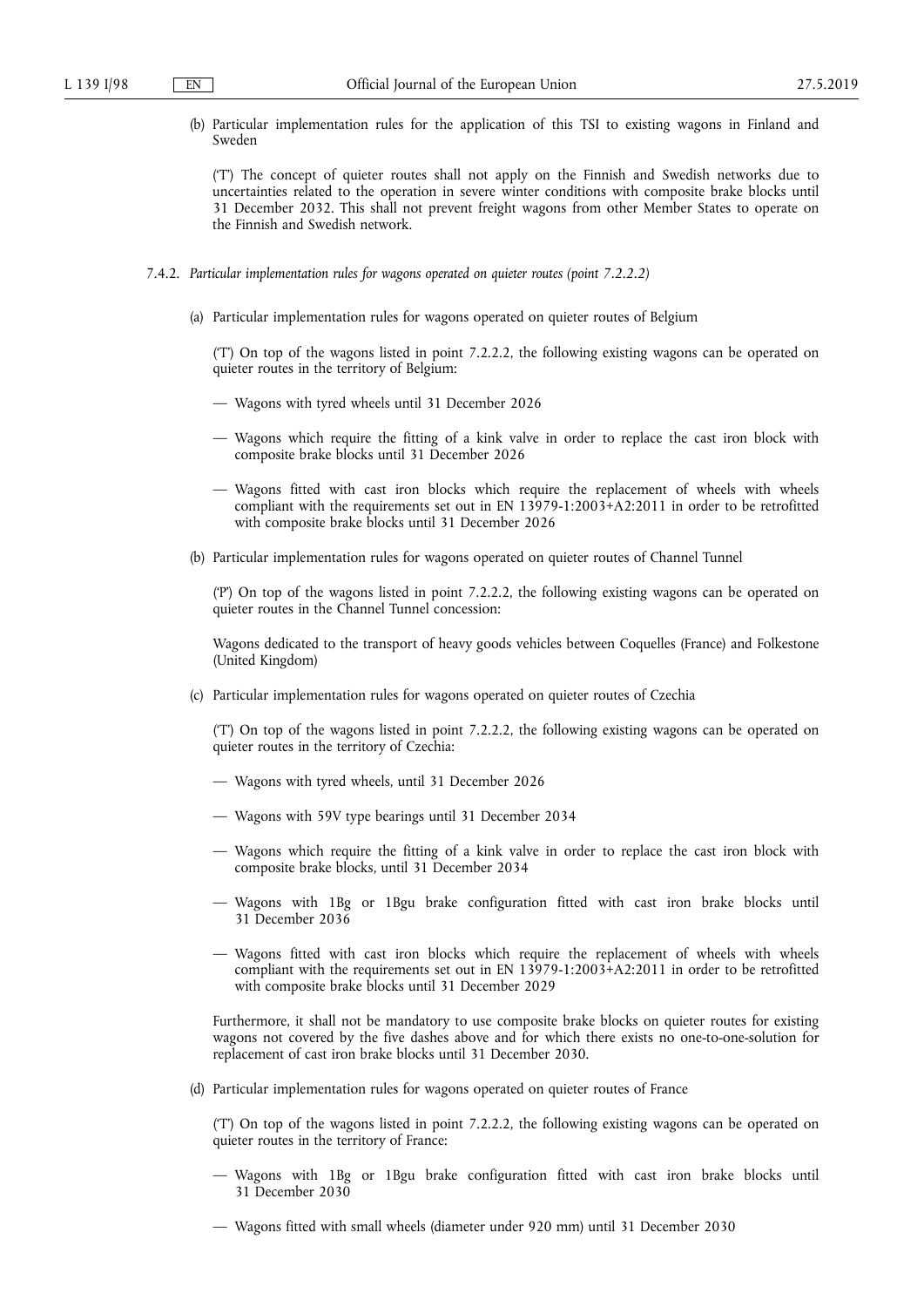(e) Particular implementation rules for wagons operated on quieter routes of Italy

('T') On top of the wagons listed in point 7.2.2.2, the following existing wagons can be operated on quieter routes in the territory of Italy:

- Wagons with tyred wheels until 31 December 2026
- Wagons which require the fitting of a kink valve in order to replace the cast iron block with composite brake blocks until 31 December 2026
- Wagons fitted with cast iron blocks which require the replacement of wheels with wheels compliant with the requirements set out in EN 13979-1:2003+A2:2011 in order to be retrofitted with composite brake blocks until 31 December 2026

Furthermore, it shall not be mandatory to use composite brake blocks on quieter routes for existing wagons not covered by the three dashes above and for which there exists no one-to-one-solution for replacement of cast iron brake blocks until 31 December 2030.

(f) Particular implementation rules for wagons operated on quieter routes of Poland

('T') On top of the wagons listed in point 7.2.2.2, the following existing wagons can be operated on quieter routes in the territory of Poland until 31 December 2036:

- Wagons with tyred wheels
- Wagons with 1Bg or 1Bgu brake configuration fitted with cast iron blocks
- Wagons designed for 'S' traffic equipped with 'SS' brake fitted with cast iron blocks
- Wagons fitted with cast iron blocks and designed for 'SS' traffic for which retrofitting with LL brake blocks would require fitting with wheels complying with EN 13979-1:2003+A2:2011 and a kink valve
- (g) Particular implementation rules for wagons operated on quieter routes of Slovakia

('T') On top of the wagons listed in point 7.2.2.2, the following existing wagons can be operated on quieter routes in the territory of Slovakia:

- Wagons with tyred wheels until 31 December 2026
- Wagons with bogies of type 26-2.8 fitted with cast iron blocks P10 until 31 December 2036
- Wagons, which require the fitting of a kink valve in order to replace the cast iron block with composite brake blocks until 31 December 2036.

('P') Wagons with bogies 2TS intended for circulation between Slovakia and third countries by means of exchange of bogies in the border station

(h) Particular implementation rules for wagons operated on quieter routes of UK for Great Britain

('P') For units intended to operate solely on the GB Network, where existing wagons are equipped with composite brake blocks published in GMGN 2688 it shall be permitted to operate on quieter routes

('T') The following types of existing wagons equipped with cast iron brake blocks intended to operate on the GB Network shall be permitted to operate on quieter routes:

- Wagons equipped with a non-UIC braking system for which there are no compatible silent brake blocks available for retrofitting until 31 December 2030.
- Wagons with a designed braking distance of 810m or less from 60 mph in brake mode G (goods timing)/75 mph in brake mode P (passenger timing), where those wagons are operated in trains with other wagons which have stopping distances in accordance with the relevant UK(GB) national technical rules, until 31 December 2030
- Wagons used exclusively for the transport of nuclear products until 31 December 2050.';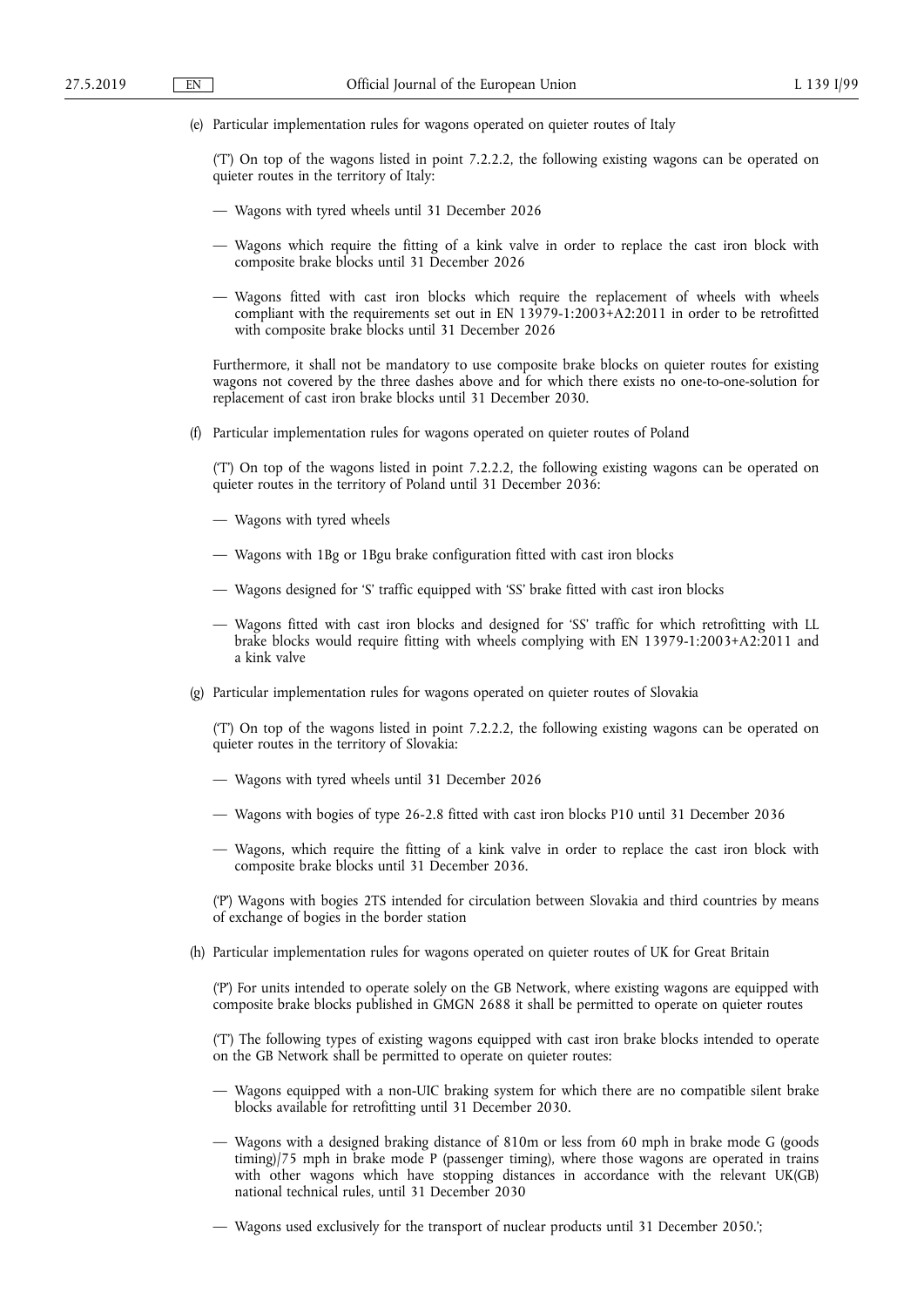8. In Appendix A 'Open points', the text 'This TSI does not contain any open points', is replaced by the following table:

| Element of the rolling<br>stock subsystem | Clause of this TSI       | Technical aspect not covered by<br>this TSI                  | Comments                                                        |
|-------------------------------------------|--------------------------|--------------------------------------------------------------|-----------------------------------------------------------------|
| Quieter brake block                       | 7.2.2.1 and Appendix $F$ | Assessment of the acoustic<br>properties of the brake blocks | Alternative technical solutions<br>available (see point 7.2.2)' |

9. The following Appendices D, E and F are added:

'*Appendix D* 

## **Quieter routes**

### D.1 **Identification of quieter routes**

In accordance with Article 5c(1) of this Regulation the Member States shall provide the European Union Agency for Railways ('the Agency') with a list of quieter routes in a format allowing further processing by the users with IT-tools. The list shall contain at least the following information:

- Start and end points of the quieter routes and their corresponding sections, using geographical code location as defined in the register set out in Commission Implementing Decision 2014/880/EU (\*) (RINF). If one of these points is at the border of the Member State, it shall be reflected.
- Identification of the sections making up the quieter route

The list shall be provided using the template below:

| Quieter route                 | Sections in the route             | Unique section<br>ID | Quieter route starts/finishes at the<br>border of the Member State |  |
|-------------------------------|-----------------------------------|----------------------|--------------------------------------------------------------------|--|
|                               | Point $A \rightarrow$ Point B     | 201                  |                                                                    |  |
| Point $A \rightarrow$ Point E | Point $B \rightarrow$ Point C     | 202                  | Yes.                                                               |  |
|                               | Point $C \rightarrow$ Point D     | 203                  | POINT E (Country Y)                                                |  |
|                               | Point $D$ — Point E               | 204                  |                                                                    |  |
|                               | Point $F \rightarrow$ Point G     | 501                  |                                                                    |  |
| Point $F \rightarrow$ Point I | Point $G -$ Point H               | 502                  | N <sub>0</sub>                                                     |  |
|                               | Point $H \longrightarrow$ Point I | 503                  |                                                                    |  |

In addition, the Member States may provide maps illustrating the quieter routes on a voluntary basis. All lists and maps shall be published on the Agency website [\(http://www.era.europa.eu\)](http://www.era.europa.eu) no later than 9 months after 27.5.2019.

By the same date the Agency shall inform the Commission of the lists and maps of quieter routes. The Commission shall inform the Member States accordingly through the committee referred to in Article 51 of Directive (EU) 2016/797.

## D.2 **Update of quieter routes**

The freight traffic data used for the update of quieter routes in accordance with Article 5c(2) of this Regulation shall refer to the last three years preceding the update for which the data is available. In case the freight traffic due to exceptional circumstances diverges in a given year from that average number by more than 25 %, the Member State concerned can calculate the average number on the basis of the remaining two years. Member States shall provide the Agency with the updated quieter routes.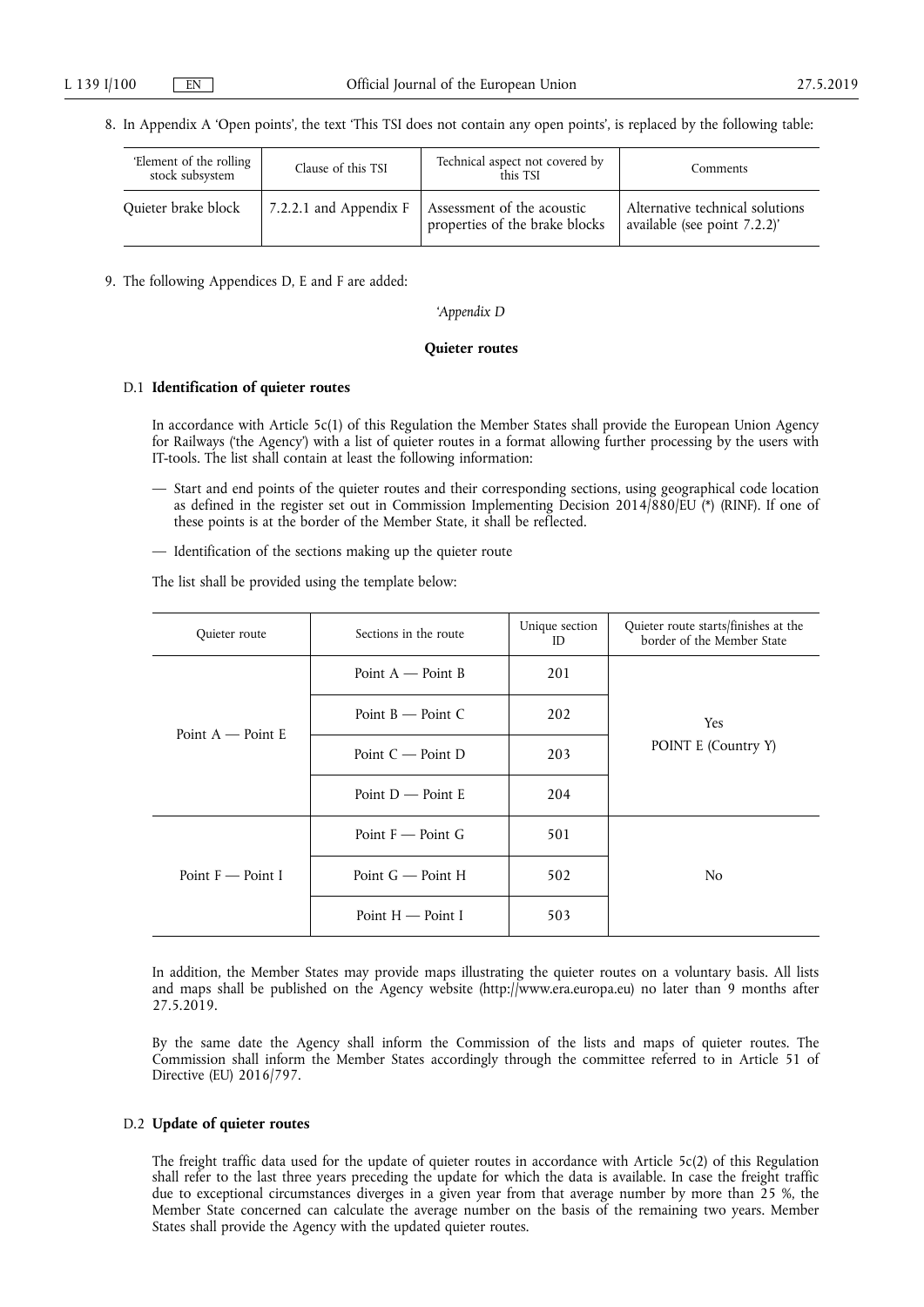The routes designated as quieter routes shall remain as such following the update unless during the period concerned the volume of traffic has decreased by more than 50 % and the average number of daily operated freight trains during the night-time is lower than 12.

In case of new and upgraded lines, the expected volume of traffic shall be used for the designation of those lines as quieter routes.

The Agency shall publish the updated quieter routes on its website [\(http://www.era.europa.eu\)](http://www.era.europa.eu) no later than 3 months after their reception and they shall apply from the next December timetable change following one year after their publication.

The Agency shall inform the Commission of any changes to the quieter routes. The Commission shall inform the Member States of these changes through the committee referred to in Article 51 of Directive (EU) 2016/797.

#### *Appendix E*

## **Historic composite brake blocks**

## E.1 **Historic composite brake blocks for international use**

Existing wagons equipped with the brake blocks listed below are allowed to be used on the quieter routes within their area of use, until the relevant date set out in Appendix N of UIC 541-4.

| Manufacturer/name of product | Designation/type of block | Type of friction coefficient |
|------------------------------|---------------------------|------------------------------|
| Valeo/Hersot<br>Wabco/Cobra  | 693<br>W <sub>554</sub>   | K                            |
| Ferodo                       | I/B $436$                 | K                            |
| Abex                         | 229                       | K<br>$(Fe - sintered)$       |
| Jurid                        | 738                       | K<br>$(Fe - sintered)$       |

Wagons equipped with historic composite brake blocks not listed in the table above but already authorised for international traffic in conformity with the provisions of Decision 2004/446/EC or Decision 2006/861/EC can still be used without any deadline within the area of use covered by their authorisation.

### E.2 **Historic composite brake blocks for national use**

Existing wagons equipped with the brake blocks listed below are only allowed to be used on the railway networks, including quieter routes, of the corresponding Member States within their area of use.

| Manufacturer/name of the<br>product | Designation/type of block | Member State | Remarks |
|-------------------------------------|---------------------------|--------------|---------|
| Cobra/Wabco                         | V133                      | Italy        |         |
| Cofren                              | S <sub>153</sub>          | Sweden       |         |

Commission Implementing Decision 2014/880/EU of 26 November 2014 on the common specifications of the register of railway infrastructure and repealing Implementing Decision 2011/633/EU (OJ L 356, 12.12.2014, p. 489).